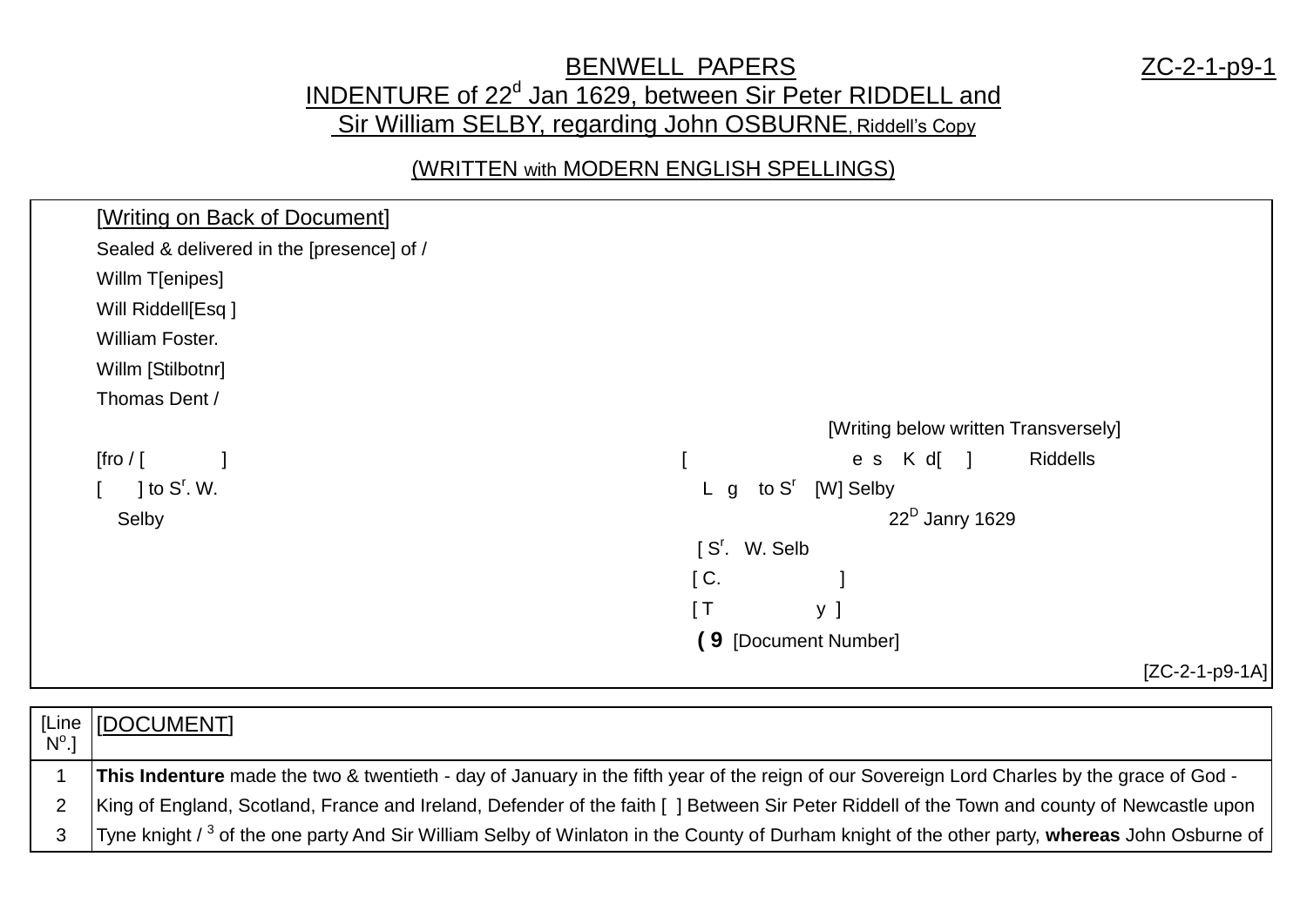4 Scotswood in the County / <sup>4</sup> of Northumberland yeoman, by Indenture bearing date the seventh day of December Ano Dm: 1629 & now last 5  $\,$   $\,$  past before the date hereof, did, for the Considerations – /  $^5$  therein expressed, demise, grant & to Farm-let unto the said Sir Peter Riddell, all 6 | those his Coal-mines, Coal pit and Pits and Coals, Commonly known and called by / <sup>6</sup> their several names of Pan Coal, high Coal, mettle Coal and stone Coal, with cold, should or might be had, sought, wrought, obtained and gotten forth and under all those several parcels of  $\ell^7$ 7 ground, Iving and being within the territories of the Lordship of Benwell in the said County of Northumberland, and called or known by their 8 Several name or names as follows / <sup>8</sup> vizt, forth and under a parcel of ground, called the East Field then and yet being meadow ground, and 9 | forth and under one parcel of ground called the Spittle Flat, and forth & / <sup>9</sup> under other parcels of ground, called the high Cross, Stubblewood 10 and the [L]ea gaire, Together with free liberty to dig, sink, work and make pit and pits, trench & Trenches / <sup>10</sup> grove and groves, and drive drift and drifts, water-gate & water-gates, And to do and performer whatsoever else should be needful, necessary, fitting and convenient to be 11  $\vert$  made, done & wrought / <sup>11</sup> as well for the winning, obtaining and getting of Coals, as also for the avoiding and conveying of water and styth, 12 Together with sufficient and convenient way leave, ground  $\ell^{12}$  room and Heap-room, as well for the laying and placing of all such Coals, 13 stones, sand, gravel & other rubbish, as should proceed and come forth of the said Coal-mines and coal-pits with / <sup>13</sup> Free egress and regress for the leading, Carrying and conveying of the same, the nearest way towards the River of Tyne; Together with Free liberty to erect, build – 14 and make hovels and lodges for the setting and placing of the workmen, which should be employed about the said Coal-works; To hold, from 15 the thirteenth day of October then &  $/15$  now next following, unto the end & term of Eleven years and eleven months; yielding and paying 16 Itherefore vearly during the said term to the said John Osburne  $\ell^{16}$  his executors, administrators or assignees, the sum of Eight Pounds of 17 | lawful money of England, at four terms in the year, that is to say At or upon the eighteenth day of  $\ell$ <sup>17</sup> October, the Nineteenth day of January, the seventeenth day of May & upon the eighteenth day of Julie, by equal portions; As in and by the ^<aforesaid> recited Indenture (containing 18  $\frac{1}{3}$  diverse and sundry Covenant and agreements. and Certain Boundaries of the said parcels of grounds) may & doth more plainly and at 19 large, appear; **Now** this Indenture – / <sup>19</sup> Witness's, that the said Sir Peter Riddell, for and in Consideration of the sum of Forty Pounds – of 20 | lawful English money unto him in hand paid [be]fore then sealing and  $/20$  delivery hereof, and for diverse other good causes, and lawful 21 Considerations him hereunto moving, doth, by these present, grant, assign & set over unto the said Sir William Selby / <sup>21</sup> The said Coalmines, Coal-pit & Coals, and other the said liberties, privilege and premisses whatsoever by the said recited Indenture granted or demised, or 22 mentioned to be thereby  $\frac{22}{12}$  granted or demised unto him the said Sir Peter Riddell, And also the estate, right, title, interest and term of years, 23 which he the said Sir Peter Riddell now has, or may or can have  $\ell^{23}$  of, in or to the said Premisses, or any part thereof. Together with the said

24 | recited Indenture of Lease, **To have and to hold** the said Coal-mines, Coal-pits & / <sup>24</sup> Coals, and all and singular other the said premisses in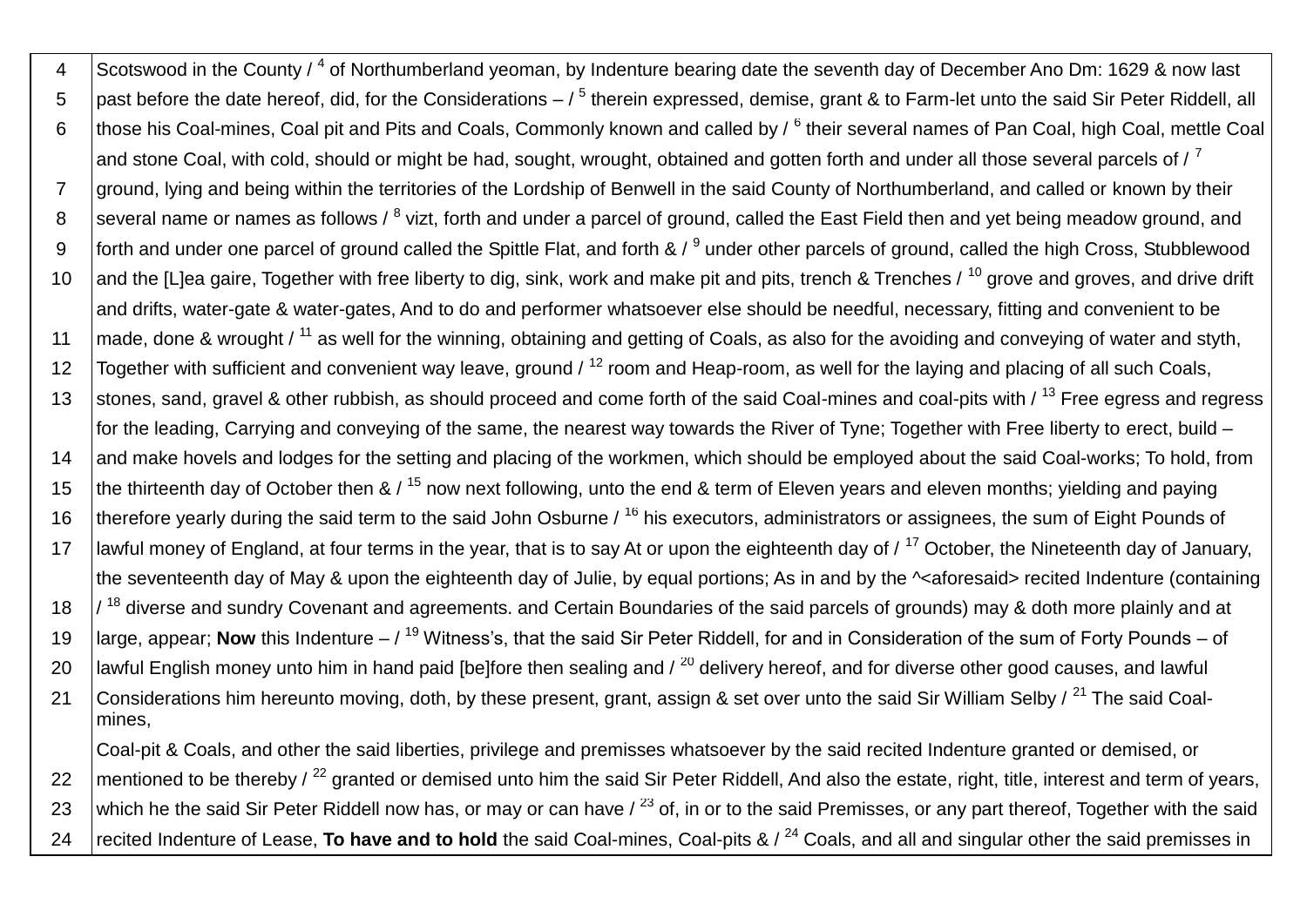| 25 | or by these present granted and assigned, or meant or intended to be herein or hereby granted and assigned with their $\ell^{25}$ appurtenances,        |
|----|---------------------------------------------------------------------------------------------------------------------------------------------------------|
|    | and every part and parcel thereof unto the said Sir William Selby his executors, administrators and assignees, From the said thirteenth day of          |
| 26 | October as next $-$ / $^{26}$ ensuing the date hereof, For and during the said Term of Eleven years and eleven months, thence next following, And       |
| 27 | the said Sir Peter Riddell doth for him $-7^{27}$ self, his heirs, executors and administrators, Covenant, grant and agree, by these present, to and    |
| 28 | with the said Sir William Selby, his executors, administrators and / <sup>28</sup> Assignees, That he the said Sir William Selby his executors,         |
| 29 | administrators and Assignees & every of them, shall or may, for & during the foresaid Term, quietly and / <sup>29</sup> peaceably have hold possess and |
|    | enjoy the said Coal-mines, Coal-pit and other the said premisses hereby granted, or mentioned to be granted with their appurtenance &                   |
| 30 | / 30 every part thereof, without the lawful let, suite, trouble, hindrance, eviction, interruption, or impeachment of him the said Sir Peter Riddell,   |
| 31 | or any other person / <sup>31</sup> or persons whatsoever, lawfully Claiming or deriving by, from or under him; And it is hereby declared & agreed, by  |
| 32 | and between the said parties hereunto; That $\ell^{32}$ he the said Sir William Selby his executors, administrators and or assignees, or some of        |
| 33 | them, shall yearly during the Continuance of the foresaid Term well and $-7^{33}$ truly satisfy or pay, or cause to be paid, unto the said John         |
| 34 | Osburne, his executors, administrators and or Assignees, the said yearly rent or Sum of eight pounds at $-$ / $^{34}$ the foresaid days before limited  |
| 35 | and appointed for the payment of the same; In witness whereof the parties above said to these present $\beta^{35}$ Indentures, have                     |
|    | interchangeably sett their hands and sealed the day and year first above written, Ano Dm: 1629: /                                                       |
| 36 | Peter Riddell.                                                                                                                                          |
|    | $[ZC-2-1-p9-1B]$                                                                                                                                        |

## (WRITTEN with OLD ENGLISH SPELLINGS)

| [Writing on Back of Document]        |                                      |
|--------------------------------------|--------------------------------------|
| Sealed & delivred in the pp'nce of / |                                      |
| Willm T[enipes]                      |                                      |
| Will Riddell[Esq]                    |                                      |
| William Foster.                      |                                      |
| Willm [Stilbotnr]                    |                                      |
| Thomas Dent /                        |                                      |
|                                      | [Writing below written Transversely] |
| [fro $/$ [                           | <b>Riddells</b><br>es K d[           |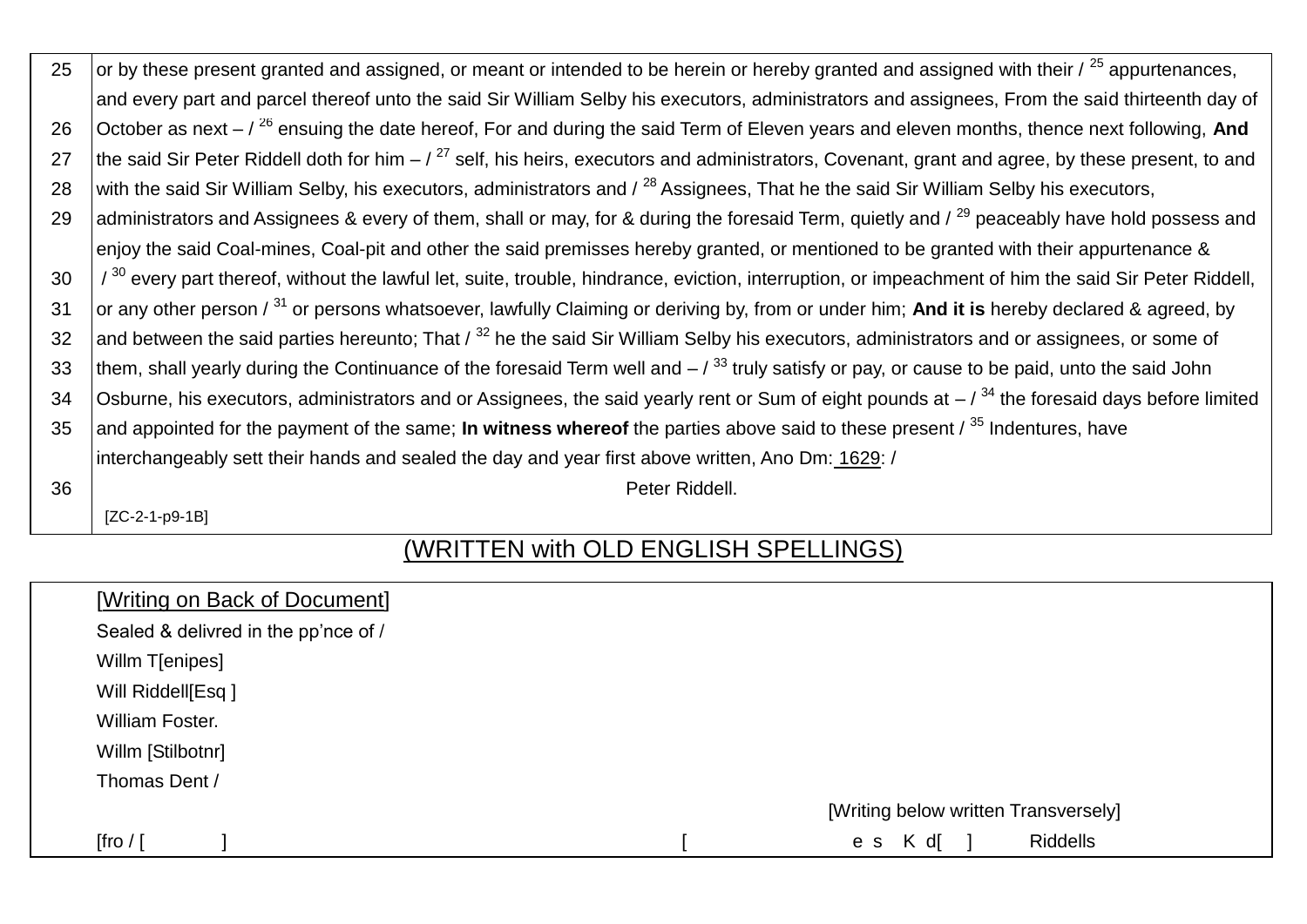|                | $\vert$ to S <sup>r</sup> . W.                                                                                                                                                                                 | to S <sup>r</sup> [W] Selby<br>$L$ g |  |
|----------------|----------------------------------------------------------------------------------------------------------------------------------------------------------------------------------------------------------------|--------------------------------------|--|
|                | Selby                                                                                                                                                                                                          | $22^D$ Janry 1629                    |  |
|                |                                                                                                                                                                                                                | [S'. W. Selb                         |  |
|                |                                                                                                                                                                                                                | $\mathsf{C}$ .                       |  |
|                |                                                                                                                                                                                                                | [T]<br>y ]                           |  |
|                |                                                                                                                                                                                                                | (9 [Document Number]                 |  |
|                |                                                                                                                                                                                                                | $[ZC-2-1-p9-1A]$                     |  |
|                |                                                                                                                                                                                                                |                                      |  |
| [Line          | [DOCUMENT]                                                                                                                                                                                                     |                                      |  |
| $N^{\circ}$ .] |                                                                                                                                                                                                                |                                      |  |
| $\mathbf{1}$   | This Indenture made the two & twentieth - day of January in the fifth yeare of the raigne of our Soveraigne Lorde Charles by the grace of<br>God -                                                             |                                      |  |
| $\overline{2}$ | Kinge of Englande, Scotlande, France and Irelande, Defender of the faith [] Betweene Sir Peter Riddell of the Towne and county of<br>Newcastle vpon Tyne knight                                                |                                      |  |
| 3              | of thone partye And Sir William Selbye of Wynlaton in the Countye of Durham knight of th'other partye, whereas John Osburne of<br>Scotswoode in the County                                                     |                                      |  |
| 4              | of Northumberland yeoman, by Indenture bearinge date the seaventh day of December Ano Dm: 1629 & nowe last past before the date<br>hereof, did, for the Consideracons -                                        |                                      |  |
| 5              | theirin exppressed, demise, graunt & to Farme lett vnto the said Sir Peter Riddell, all those his Colemynes, Cole pitt and Pitte and Coles,<br>Comonly knowne and called by                                    |                                      |  |
| 6              | their severall names of Pan Cole, high Cole, mettle Cole and stone Cole, w <sup>th</sup> colde, sholde or might be had, sought, wrought, obtained and<br>gotten furth and vnder all those severall parcells of |                                      |  |
| $\overline{7}$ | grounde, lyinge and beinge within the territaries of the Lardshippe of Benwell in the said Countye of Northumberlande, and called or knowne<br>by their severall name or names as followeth                    |                                      |  |
| 8              | vizt, furth and vnder a parcell of grounde, called the East Feilde then and yett beinge meadowe grounde, and furth and vnder one parcell of<br>grounde called the Spittle Flatt, and furth &                   |                                      |  |
| 9              | vnder other parcells of grounde, called the highe Crosse, Stubblewoode and the [L]ea gaire, Together with free libertie to digge, sincke, worke<br>and make pitt and pitte, trench & Trenches                  |                                      |  |
| 10             | grove and groves, and drive drift and drifte, watergate & watergates, And to doe and perfarme whatsoever else sholde be needefull,<br>necessarie, fittinge and convenient to be made, done & wrought           |                                      |  |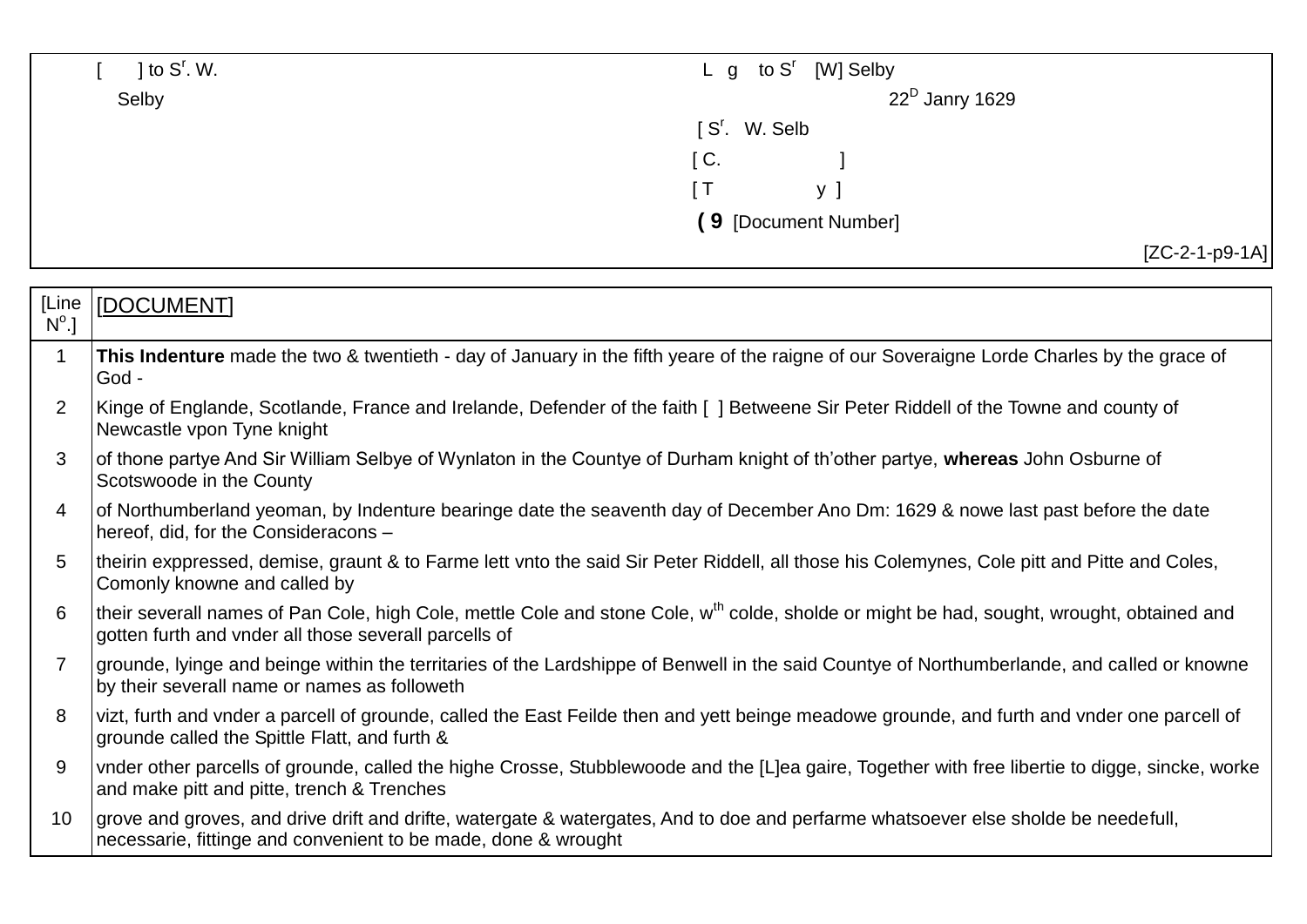| 11 | aswell for the wyninge, obtayninge and gettinge of Coles, as alsoe for the avoidinge and conveyinge of water and stithe, Together with<br>sufficient and convenient way leave, grounde                        |
|----|---------------------------------------------------------------------------------------------------------------------------------------------------------------------------------------------------------------|
| 12 | roome and Heaperoome, aswell for the layinge and placeinge of all such Coles, stones, sande, gravell & other rubbish, as shuld proceede<br>and come forth of the said Colemynes and colepitte w <sup>th</sup> |
| 13 | Free egresse and regresse for the leadinge, Carrieinge and conveyinge of the same, the nearest way towardes the River of Tyne; Together<br>with Free libertye to erect, builde -                              |
| 14 | and make hovells and lodghes for the settinge and placeinge of the workemen, w <sup>ch</sup> sholde be imploied about the said Coleworkes; To holde,<br>from the thirtenth day of October then &              |
| 15 | now next followinge, vnto the end & tearme of Eleaven yeares and eleven monethes; yeildinge and payinge therefore yearlie duringe the said<br>tearme to the said John osburne                                 |
| 16 | his executo <sup>rs</sup> , administrators or asignees, the some of Eight Poundes of lawfull mony of England, at fower termes in the yeare, that is to saye<br>At or vpon the eighteenth day of               |
| 17 | October, the Nynetenth day of Januarie, the seavententh day of May & vpon the eighteenth day of Julie, by equall porcons; As in and by the<br>^ <foresaid> recyted Indenture (contayninge</foresaid>          |
| 18 | diverse and sundry Covennte and agreem <sup>ts</sup> . and Certaine Bounders of the said parcells of groundes) may & doth more plainelie and at large,<br>appeare; Nowe this Indenture -                      |
| 19 | Witnesseth, that the said Sir Pe[ter] Riddell, for and in Consider[aco]n of the some of Fortye Poundes - of lawfull english mony vnto him in<br>hande paide [be]fore then sea[lin]ge[whole in Doc.] and       |
| 20 | delivery hereof, and for diverse other good causes, and lawfull Considerecons him herevnto movinge, doth, by these presente, graunt,<br>assigne & sett over vnto the said Sir William Selby                   |
| 21 | The said Colemynes, Colepitte & Coles, and other the said liberties, priviledge and p'misses whatsoever by the said recyted Indenture<br>graunted or demised, or menconed to be theirby                       |
| 22 | graunted or demised vnto him the said Sir Peter Riddell, And alsoe the estate, right, title, interest and terme of yeares, w <sup>ch</sup> he the said Sir<br>Peter Riddell now hath, or may or can have      |
| 23 | of, in or to the said P'misses, or anie part theirof, Together with the said recyted Indenture of Lease, To have and to holde the said<br>Colemynes, Colepitts &                                              |
| 24 | Coles, and all and singuler other the said p'misses in or by these present graunted and assigned, or ment or intended to be herein or hereby<br>graunted and assigned with their                              |
| 25 | appurten'ncs, and every part and parcell theirof vnto the said Sir William Selbye his executors, administrators and assignees, From the said<br>thirtenth day of October nd' next -                           |
| 26 | ensueinge the date hereof, For and duringe the said Tearme of Eleven yeares and eleven monthes, thence next followinge, And the said Sir<br>Peter Riddell doth for him -                                      |